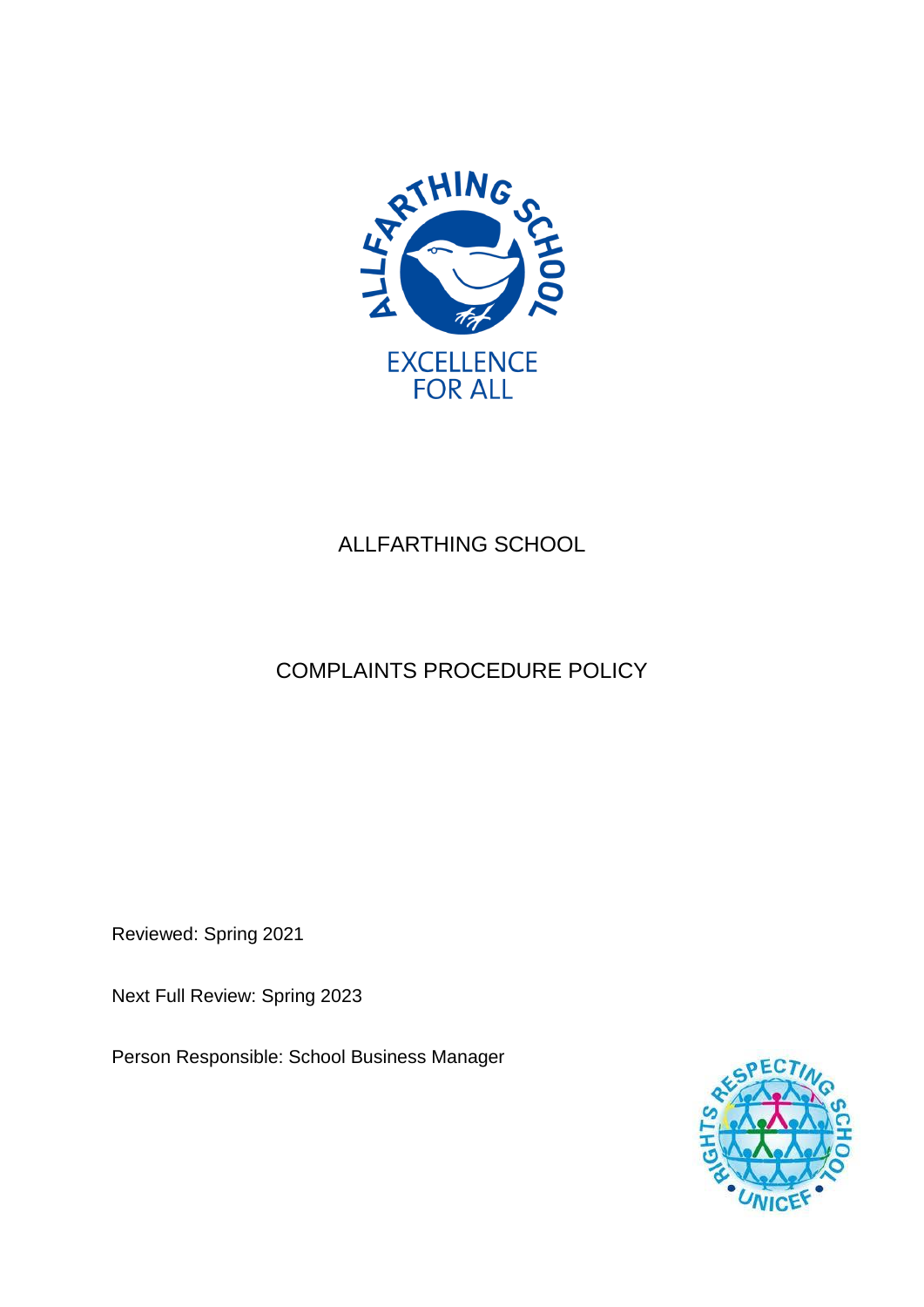## **Contents**

| 5. Stages of complaint (not complaints against the headteacher or a governor) 4 |  |
|---------------------------------------------------------------------------------|--|
|                                                                                 |  |
|                                                                                 |  |
|                                                                                 |  |
|                                                                                 |  |
|                                                                                 |  |
|                                                                                 |  |
|                                                                                 |  |
|                                                                                 |  |

#### **Introduction**

Allfarthing Primary School is dedicated to providing the best possible education and support for all its pupils. This means having a clear, fair and efficient procedure for dealing with any complaints to or against the school, so that any issues that arise can be dealt with as swiftly and effectively as possible.

**……………………………………………………………………………………………………………………....**

All school staff will be made aware of complaints procedures and are expected to review this policy regularly in order that they are familiar with our process of dealing with complaints and can be of the most assistance when an issue is brought to their attention.

This policy explains our procedures; the steps that it outlines should be referred to and followed by all pupils and their parents whenever an issue arises that causes them concern.

This policy does not apply to complaints about: admissions, exclusions and staff disciplinary proceedings.

If there is an allegation or concern about physical or sexual misconduct, neglect or psychological harm towards a child, or there is a belief that a child may be at risk of serious harm, the school may immediately refer the case to child protection and welfare services. If it is decided that there is cause for an official investigation, the decisions by these authorities will supersede those made by the school and outlined in this policy.

For more information on our school's provision for protecting our pupils, read our child protection and safeguarding policy, and the allegations of abuse against staff policy. For more information on how the school is working to improve access for disabled pupils, staff and visitors to the school, please see our Accessibility Plan.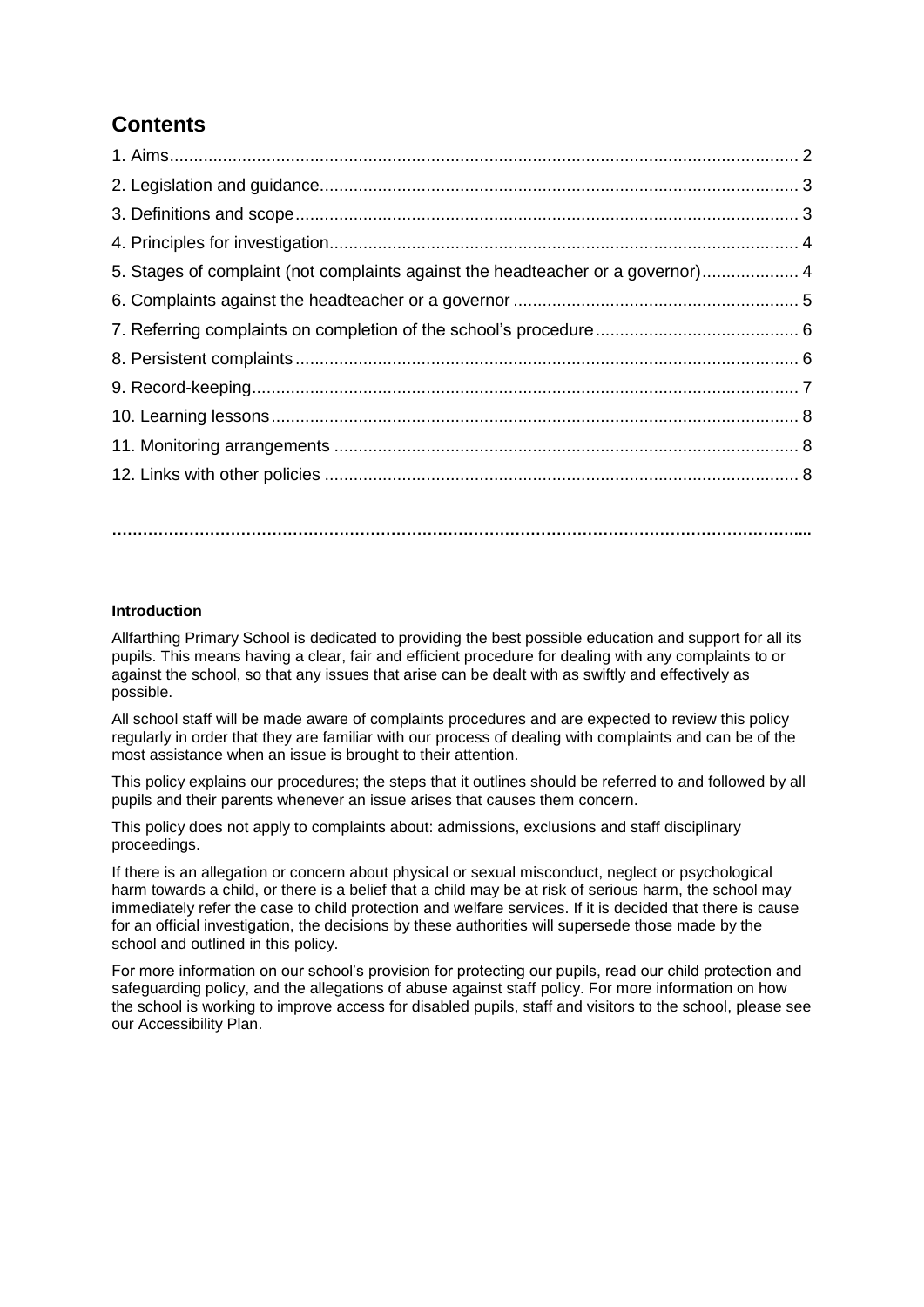### 1. Aims

Our school aims to meet its statutory obligations when responding to complaints from parents of pupils at the school, and others.

When responding to complaints, we aim to:

- Be impartial and non-adversarial
- Facilitate a full and fair investigation by an independent person or panel, where necessary
- Address all the points at issue and provide an effective and prompt response
- Respect complainants' desire for confidentiality
- Treat complainants with respect
- Keep complainants informed of the progress of the complaints process
- Consider how the complaint can feed into school improvement evaluation processes

We try to resolve concerns or complaints by informal means wherever possible. Where this is not possible, formal procedures will be followed.

The school will aim to give the complainant the opportunity to complete the complaints procedure in full.

To support this, we will ensure we publicise the existence of this policy and make it available on the school website.

### 2. Legislation and guidance

This document meets the requirements of section 29 of the **Education Act 2002**, which states that schools must have and make available a procedure to deal with all complaints relating to their school and to any community facilities or services that the school provides.

It is also based on [guidance for schools on complaints procedures](https://www.gov.uk/government/publications/school-complaints-procedures) from the Department for Education (DfE).

### 3. Definitions and scope

The DfE guidance explains the difference between a concern and a complaint.

A **concern** is defined as "an expression of worry or doubt over an issue considered to be important for which reassurances are sought".

The school will resolve concerns through day-to-day communication as far as possible.

A **complaint** is defined as "an expression of dissatisfaction however made, about actions taken or a lack of action".

The school intends to resolve complaints informally where possible, at the earliest possible stage.

There may be occasions when complainants would like to raise their concerns formally. This policy outlines the procedure relating to handling such complaints.

This policy does not cover complaints procedures relating to:

- Admissions
- Statutory assessments of special educational needs (SEN)
- Safeguarding matters
- Exclusion
- Whistle-blowing
- Staff grievances
- Staff discipline

Please see our separate policies for procedures relating to these types of complaint.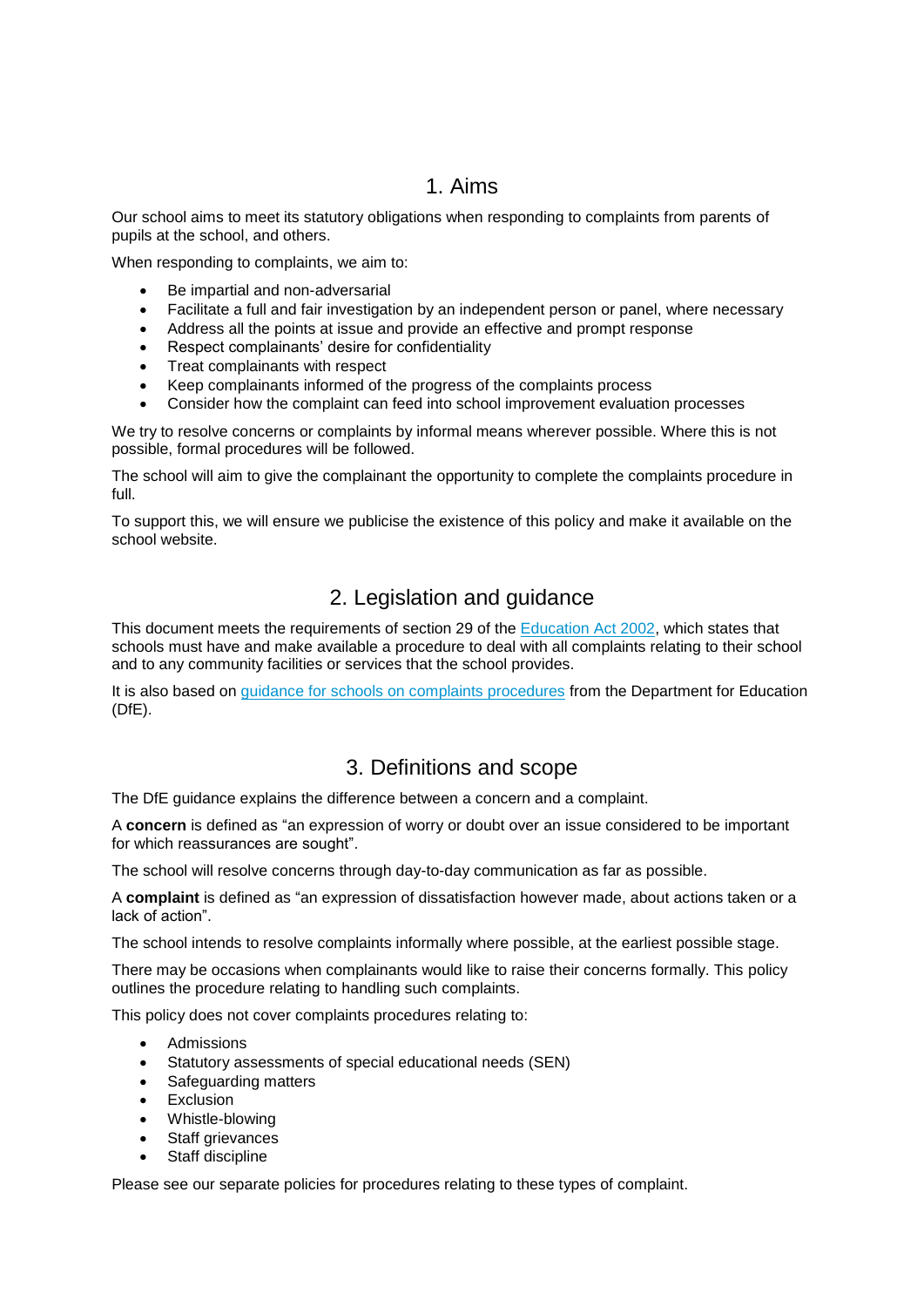Arrangements for handling complaints from parents of children with SEN about the school's support are within the scope of this policy. Such complaints should first be made to the special educational needs co-ordinator (SENCO) they will then be referred to this complaints policy. Our SEN policy and information report includes information about the rights of parents of pupils with disabilities who believe that our school has discriminated against their child.

Complaints about services provided by other providers who use school premises or facilities should be directed to the provider concerned.

### 4. Principles for investigation

When investigating a complaint, we will try to clarify:

- What has happened
- Who was involved
- What the complainant feels would put things right

We also intend to address complaints as quickly as possible. To achieve this, realistic and reasonable time limits will be set for each action within each stage.

Where further investigations are necessary, new time limits will be set, and the complainant will be sent details of the new deadline with an explanation for the delay.

The school expects that complaints will be made as soon as possible after an incident arises and no later than 3 months afterwards. We will consider exceptions to this time frame in circumstances where there were valid reasons for not making a complaint at that time and the complaint can still be investigated in a fair manner for all involved.

#### **Complaints about our fulfillment of early years requirements**

We will investigate all written complaints relating to the school's fulfilment of the Early Years Foundation Stage requirements, and notify the complainant of the outcome within 28 days of receiving the complaint. The school will keep a record of the complaint (see section 9) and make this available to Ofsted on request.

Parents and carers can notify Ofsted if they believe that the school is not meeting Early Years Foundation Stage requirements, by calling 0300 123 4234 or 0300 123 4666, or by emailing [enquiries@ofsted.gov.uk.](mailto:enquiries@ofsted.gov.uk) An online contact form is also available at [https://www.gov.uk/government/organisations/ofsted#org-contacts.](https://www.gov.uk/government/organisations/ofsted#org-contacts)

We will notify parents and carers if we become aware that the school is to be inspected by Ofsted. We will also supply a copy of the inspection report to parents and carers of children attending the setting on a regular basis.

### 5. Stages of complaint (not complaints against the headteacher or a governor)

#### **Stage 1: informal**

The school will take informal concerns seriously and make every effort to resolve the matter quickly. It may be the case that the provision or clarification of information will resolve the issue.

The complainant should raise the complaint as soon as possible with the relevant member of staff or the headteacher as appropriate, either in person or by letter, telephone or email. If the complainant is unclear who to contact or how to contact them, they should contact the school office.

The school will acknowledge informal complaints within 5 school days, and investigate and provide a response within 10 school days.

Once a concern has been raised you may be invited to attend an informal meeting with a member of staff to discuss your concerns.

You are welcome to bring a friend or partner to this meeting. It may be appropriate for a pupil to attend the meeting if their parent has raised a concern, depending on the nature of the issue.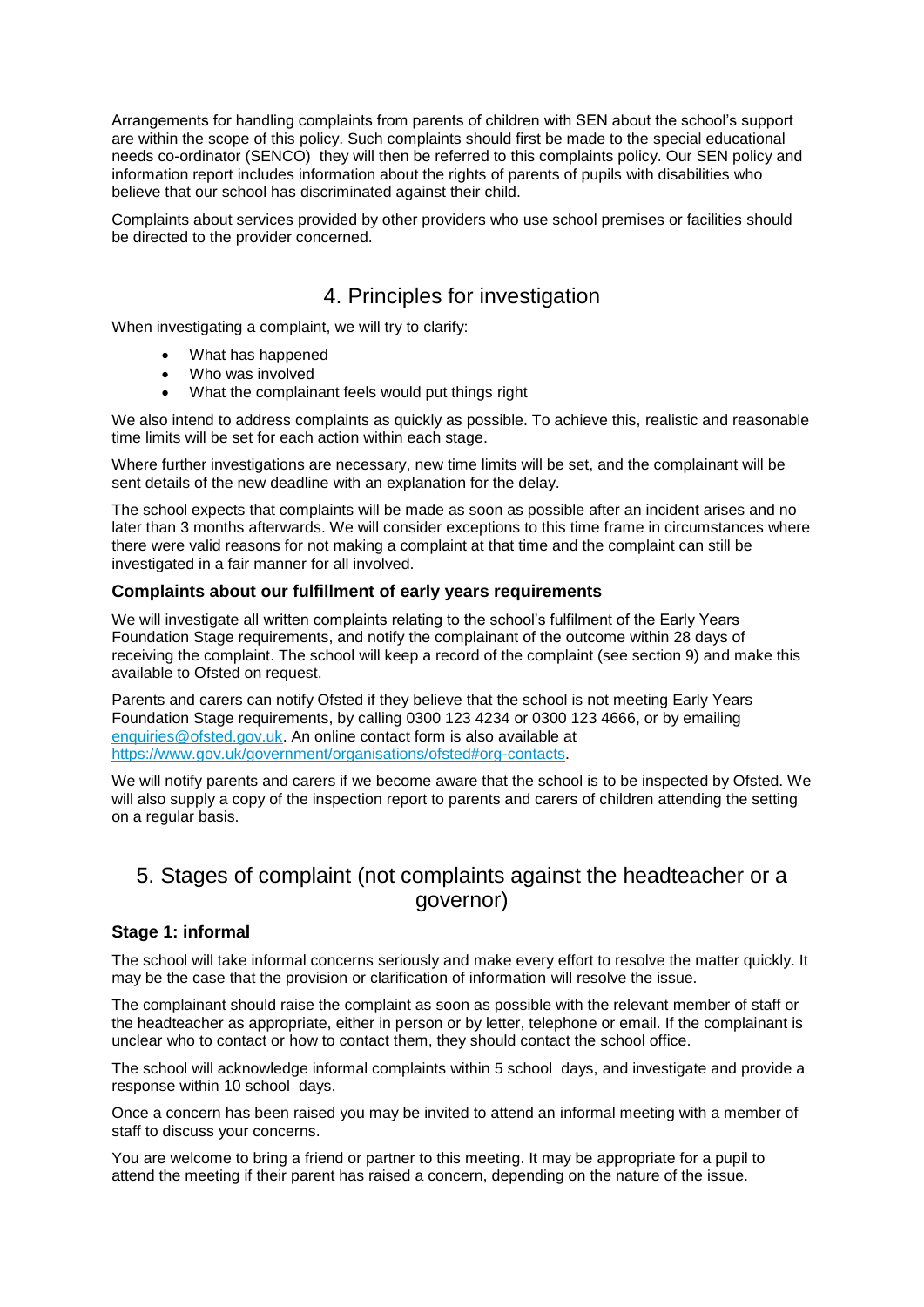Staff have a responsibility to ensure that you understand any future points of action that have been agreed upon in this meeting and should make a record of what has been discussed, as well as any outcomes and a plan of action, if one has been agreed.

All staff will do their best to ensure that your concerns are dealt with appropriately and efficiently but if you cannot come to an agreement, or are dissatisfied with the outcome of your meeting, you can make a formal complaint in writing to the Headteacher.

If the complaint is not resolved informally, it will be escalated to a formal complaint.

#### **Stage 2: formal**

#### **2.1 Inform the headteacher in writing**

This letter should provide details such as relevant dates, times, and the names of witnesses of events, alongside copies of any relevant documents. The complainant should also state what they feel would resolve the complaint.

The headteacher (or designated member of the senior leadership team) will call a meeting to clarify concerns, and seek a resolution. The complainant may be accompanied to this meeting, and should inform the school of the identity of their companion in advance.

In certain circumstances, the school may need to refuse a request for a particular individual to attend any such meeting – for example, if there is a conflict of interest. If this is the case, the school will notify the complainant as soon as they are aware, so that the complainant has the opportunity to arrange alternative accompaniment.

The headteacher (or other person appointed by the headteacher for this purpose) will then conduct their own investigation. The written conclusion of this investigation will be sent to the complainant within 10 school days.

If the complainant wishes to proceed to the next stage of the procedure, they should inform the chair of governors in writing within 10 school days.

#### **2.2 Inform the chair of governors in writing**

This letter should set out the details of the complaint including evidence as set out above. The complainant should also specify what they feel would resolve the complaint, and how they feel the previous stage of the procedure has not addressed their complaint sufficiently.

The written conclusion of this investigation will be sent to the complainant within 10 school days.

If the complainant wishes to proceed to the next stage of the procedure, they should inform the chair of governors in writing within 5 school days.

#### **Stage 3: Appeals**

#### **3.1 submit the complaint to the review panel**

The review panel consists of members of the governing board. No member of the governing body can sit on the appeals panel if they have any former knowledge or involvement in the case that is being dealt with at that time. This is why governors will direct you to the appropriate school member of staff, if you approach them with a concern.Individuals will have access to the existing record of the complaint's progress (see section 9).

The complainant must have reasonable notice of the date of the review panel; however, the review panel reserves the right to convene at their convenience rather than that of the complainant. At the review panel meeting, the complainant and representatives from the school, as appropriate, will be present. Each will have an opportunity to set out written or oral submissions prior to the meeting.

The complainant must be allowed to attend the panel hearing and be accompanied by a suitable companion if they wish.

At the meeting, each individual will have the opportunity to give statements and present their evidence, and witnesses will be called as appropriate to present their evidence.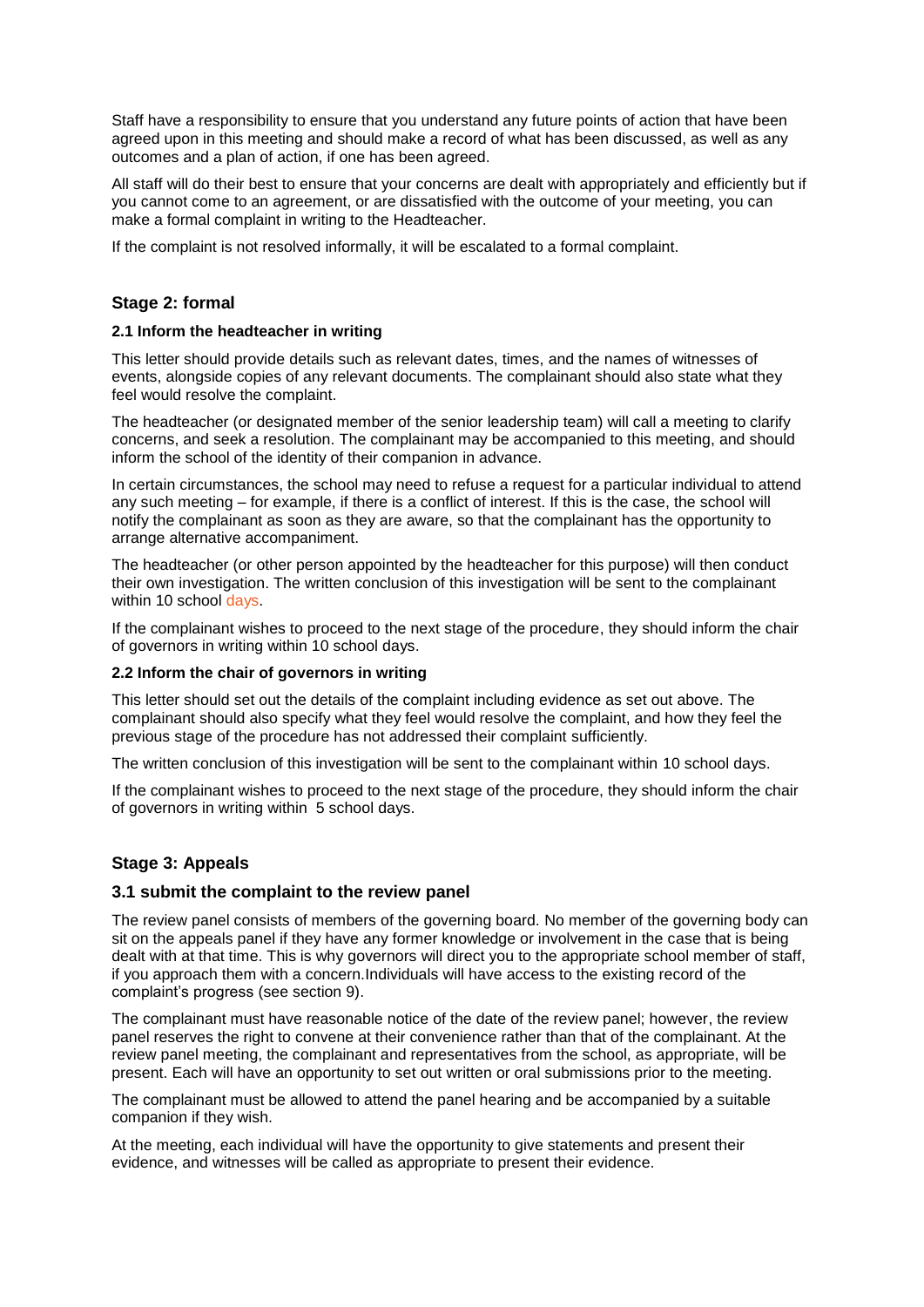The panel, the complainant and the school representative will be given the chance to ask and reply to questions. Once the complainant and school representatives have completed presenting their cases, they will be asked to leave and evidence will then be considered.

The panel must then put together its findings and recommendations from the case. The panel will also provide a copy of the findings and recommendations to the complainant and, where relevant, the subject of the complaint, and make a copy of the findings and recommendations available for inspection by the headteacher.

The school will inform those involved of the decision in writing within 10 school days.

#### **3.2: submit the complaint to an independent reviewer**

The independent reviewer is appointed by or on behalf of the proprietor. This person must not, at any time, have been a governor of the school, or a member of staff or supply staff at the school, and must not have been the parent of a registered or former registered pupil at the school. They must also not have been directly involved in any matter detailed in the complaint.

The independent reviewer will convene a review meeting with the complainant and representatives from the school, as appropriate. Each will have an opportunity to set out written or oral submissions prior to the meeting.

At the meeting, each individual will have the opportunity to give statements and present their evidence, and witnesses will be called as appropriate to present their evidence.

The independent reviewer, the complainant and the school representative(s) will be given the chance to ask and reply to questions.

The complainant, proprietor and headteacher, and where relevant, the subject of the complaint, will be given a copy of the findings and recommendations made by the independent person.

The school will inform those involved of the decision in writing within 1 month.

### 6. Complaints against the headteacher or a governor

Complaints made against the headteacher should be directed to the chair of governors.

Where a complaint is against the chair of governors or any member of the governing board, it should be made in writing to the clerk to the governing board in the first instance.

### 7. Referring complaints on completion of the school's procedure

If the complainant is unsatisfied with the outcome of the school's complaints procedure, they can refer their complaint to the School Complaints Unit (SCU), which investigates complaints relating to maintained schools on behalf of the secretary of state.

The SCU will not re-investigate the matter of the complaint. It will look at whether the school's complaints policy and any other relevant statutory policies that the school holds were adhered to. The SCU also looks at whether the school's statutory policies adhere to education legislation. It may direct the school to re-investigate the complaint where it is clear the school has acted unlawfully or unreasonably.

For more information or to refer a complaint, see the following webpage:

<https://www.gov.uk/complain-about-school>

### 8. Persistent complaints

Where a complainant tries to re-open the issue with the school after the complaints procedure has been fully exhausted and the school has done everything it reasonably can in response to the complaint, the chair of governors (or other appropriate person in the case of a complaint about the chair) will inform the complainant that the matter is closed.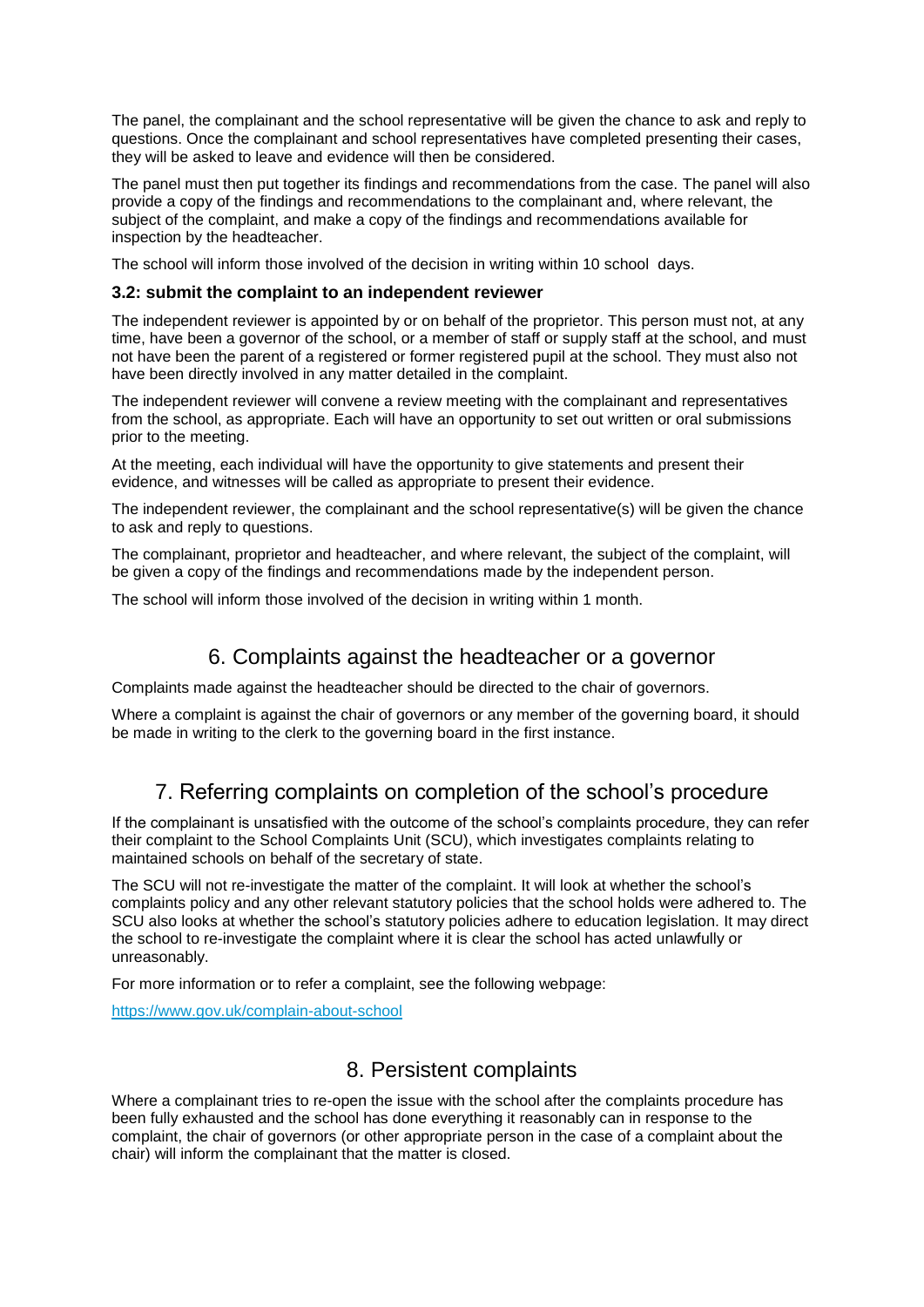If the complainant subsequently contacts the school again about the same issue, the school can choose not to respond. The normal circumstance in which we will not respond is if:

- The school has taken every reasonable step to address the complainant's needs, *and*
- The complainant has been given a clear statement of the school's position and their options (if any), *and*
- The complainant is contacting the school repeatedly but making substantially the same points each time

However, this list is not intended to be exhaustive.

The school will be most likely to choose not to respond if:

- We have reason to believe the individual is contacting the school with the intention of causing disruption or inconvenience, and/or
- The individual's letters/emails/telephone calls are often or always abusive or aggressive, and/or
- The individual makes insulting personal comments about, or threats towards, school staff

Unreasonable behaviour which is abusive, offensive or threatening may constitute an unreasonably persistent complaint.

Once the school has decided that it is appropriate to stop responding, the complainant will be informed in writing, either by letter or email.

The school will ensure when making this decision that complainants making any new complaint are heard, and that the school acts reasonably.

#### **Unreasonably persistent complaints**

In some cases, relations between the school and unreasonably persistent or unreasonable complaints may break down completely while complaints are under investigation and there is little prospect of achieving a satisfactory outcome. In such circumstances, there may be little purpose in following all the stages of the complaints procedure. Where this occurs the Ombudsman may be prepared to consider a complaint before the procedure has run its course.

### **9. Record-keeping**

The school will record the progress of all complaints, including information about actions taken at all stages, the stage at which the complaint was resolved, and the final outcome. The records will also include copies of letters and emails, and notes relating to meetings and phone calls.

This material will be treated as confidential and held centrally, and will be viewed only by those involved in investigating the complaint or on the review panel.

This is except where the secretary of state (or someone acting on their behalf) or the complainant requests access to records of a complaint through a freedom of information (FOI) request or under the terms of the Data Protection Act, or where the material must be made available during a school inspection.

Records of complaints will be kept for 5 years.

The details of the complaint, including the names of individuals involved, will not be shared with the whole governing board in case a review panel needs to be organised at a later point.

Where the governing board is aware of the substance of the complaint before the review panel stage, the school will (where reasonably practicable) arrange for an independent panel to hear the complaint.

Complainants also have the right to request an independent panel if they believe there is likely to be bias in the proceedings. The decision to approve this request is made by the governing board, who will not unreasonably withhold consent.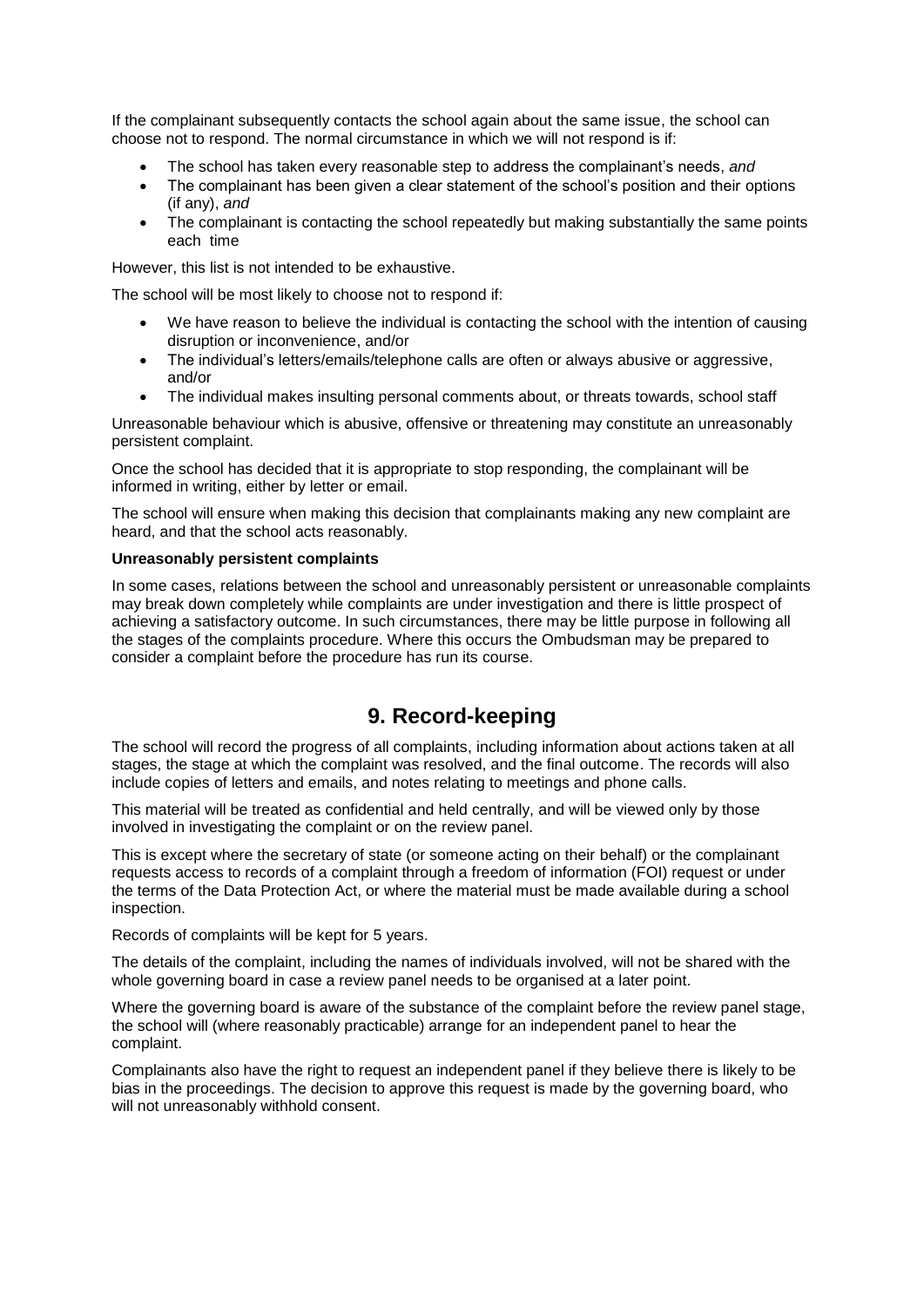### 10. Learning lessons

The governing board will review any underlying issues raised by complaints with the headteacher where appropriate, and respecting confidentiality, to determine whether there are any improvements that the school can make to its procedures or practice to help prevent similar events in the future.

#### 11. Monitoring arrangements

The CFC committee will monitor the effectiveness of the complaints procedure in ensuring that complaints are handled properly. The CFC committee will track the number and nature of complaints, and review underlying issues as stated in section 10.

The complaints records are logged and managed by the headteacher.

This policy will be reviewed by CFC committee every Spring term

At each review, the policy will be approved by the full governing board.

#### 12. Links with other policies

Policies dealing with other forms of complaints include:

Child protection and safeguarding policy and procedures

Admissions policy

Exclusions policy

Staff grievance procedures

Staff disciplinary procedures

SEN policy and information report

Whistle blowing Policy